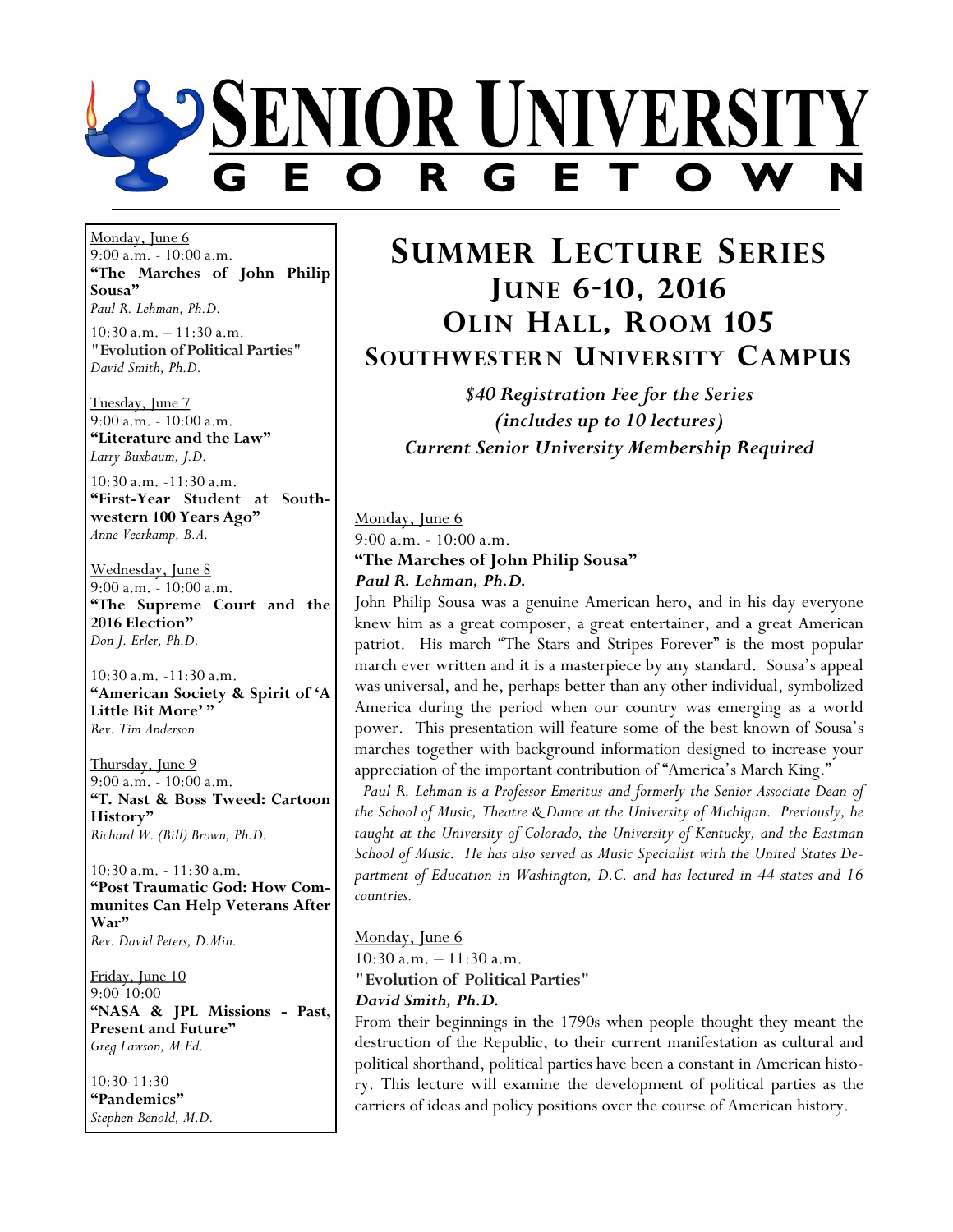*Dr. David A. Smith is a senior lecturer in American history at Baylor University in Waco, Texas. He received his Ph.D. in modern American history from the University of Missouri. He is the author of several books and numerous essays on art, culture, and politics. His most recent book is The Price of Valor: The Life of Audie Murphy, America's Most Decorated Hero of World War II. His works are featured in both national and regional news publications and presented on various radio shows. Dr. Smith is the recipient of teaching awards at Baylor University and University of Missouri. Along with his teaching and research commitments, he is also a Fleet Seminar Professor for the U.S. Naval War College, teaching in the Strategy and Policy division.*

# Tuesday, June 7 9:00 a.m. - 10:00 a.m. **"Literature and the Law"**  *Larry Buxbaum, J.D.*

This lecture will show how works of literature have and can be used by judges to help understand what motivates and influences their decisions and the actions they take. Mr. Buxbaum has presented a program called "Literature and Professional Learning" to the legal profession that uses short stories and plays which raise moral and ethical issues. To illustrate the process, the class is encouraged to read the short story "Killing an Elephant" by George Orwell which is available online.

 *Mr. Buxbaum received his undergraduate degree from Williams College and law degree from Harvard. In his career he served both the public and private sectors including positions as Massachusetts state legislator, corporate counsel and officer of retail businesses, and executive director of bar associations.*

#### Tuesday, June 7

10:30 a.m. – 11:30 a.m.

# **"Reba McMinn: First-Year Student at Southwestern 100 Years Ago"**

#### *Anne Veerkamp, B.S.*

Using letters donated to Southwestern University's Special Collections paired with photographs from the university archives, this presentation will provide a window into the life of student Reba McMinn in the early 1900s. Details in these timeless letters written to her childhood best friend include what went on in town, on campus, and in the mind of this charming female student.

 *Ms. Veerkamp worked at Southwestern University from 2011-2014 in the Smith Library Special Collections, during* 

*which time she worked on the Reba McMinn Project. With her love for the conservation of old and rare materials, Anne has remained as a volunteer at Southwestern. In addition to her volunteer work at Southwestern, she also serves as a volunteer in the conversation departments of the Harry Ransom Center at the University of Texas and at the Texas State Library and Archives Commission and in other departments at these institutions as well. A resident of Pflugerville, Texas, Ms. Veerkamp holds a Bachelor of Science in Psychology from Texas State University.* 

#### Wednesday, June 8

9:00 a.m. - 10:00 a.m.

### **"The Supreme Court and the 2016 Election"** *Don J. Erler, Ph.D.*

The Supreme Court's current term includes several major cases. The evolving judicial process will affect (perhaps effect) November's evolving political fireworks. Let's consider the most likely scenarios.

 *Don Erler received his Ph.D. from the University of Dallas in 1975. He has taught courses in Constitutional Law at Assumption College in Worcester, Massachusetts, and at Texas Wesleyan University in Ft. Worth, Texas. He was also a contributing columnist for the Star-Telegram in Ft. Worth.*

#### Wednesday, June 8

10:30 a.m. -11:30 a.m.

### **"American Society and the Spirit of 'Just a Little Bit More' "**

#### *Rev. T. Carlos "Tim" Anderson, M.Div.*

Legend tells that John D. Rockefeller responded to the question, How much is enough?, with an answer that defines both American success and excess: 'Just a little bit more.' While this spirit has been a guiding principle for subsequent generations of Americans, studies now show that the current generation of younger Americans will not be as well-off financially as their parents—a trend shift unprecedented in the last 150 years of American history. The powerful influences of Rockefeller in American society affecting commerce, philanthropy, religion, and inequality will be explored. Both history buffs and observers of current events will enjoy this presentation that focuses on the unique American spirit of achievement and its effect on common good.

 *T. Carlos "Tim" Anderson is the pastor of St. John's / San Juan Lutheran Church (ELCA), Austin, TX. His book "Just a Little Bit More: The Culture of Excess and the Fate of the Common Good" was published in 2014. Reviewers have labeled Anderson's book as a "masterpiece" and "a sweeping new*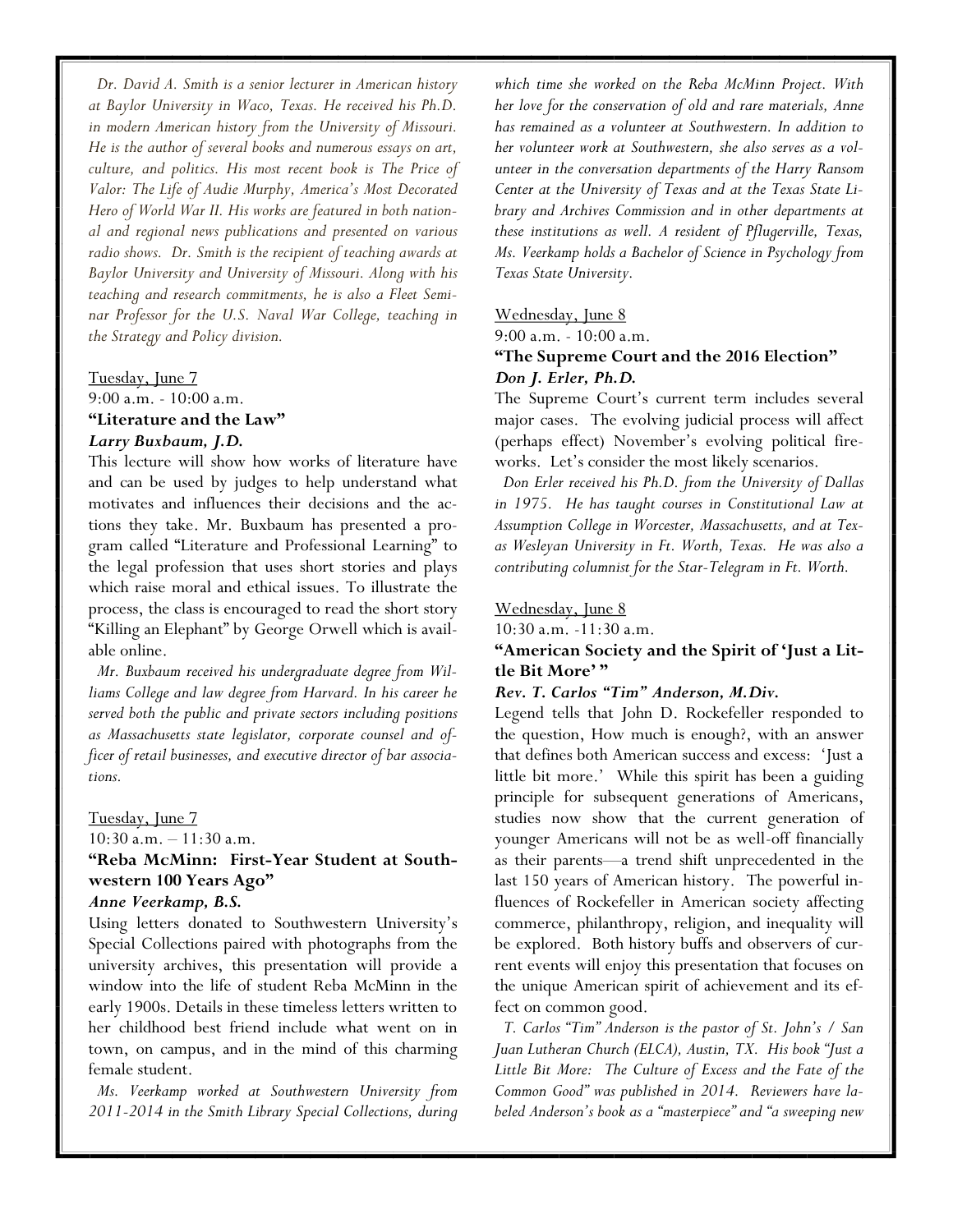*look at our unequal world."*

Thursday, June 9 9:00 a.m. - 10:00 a.m. **"T. Nast & Boss Tweed: Cartoon History"** *Richard W. (Bill) Brown, Ph.D.*

Boss Tweed of New York's Tammany Hall is one of the most famous of America's city bosses. Thomas Nast is one of America's most prominent political cartoonists. In the 1860s, the Tweed Ring stole somewhere between 20 and 200 million dollars from New York City, the County of New York, and the State of New York. Nast chronicled the inner workings of Tammany Hall in a series of wonderful cartoons. Nast's cartoons were so effective that they helped drive Tweed out of office and into jail. This lecture will include a short history of Tammany Hall and a detailed look at Nast's most important cartoons about Boss Tweed.

 *Richard W. (Bill) Brown, Ph.D. is a Professor Emeritus of History at Ithaca College. He earned a Masters and Ph.D. in History at the University of Michigan. In his 35 year career at Ithaca College, he taught courses in United States Urban History and United States Business History. He and his wife are new residents of Sun City.*

Thursday, June 9

10:30 a.m. - 11:30 a.m.

# **"Post Traumatic God: How Communities Can Help Veterans After War"** *Rev. David Peters, D.Min.*

This lecture deals with the phenomena of Post Traumatic Stress Syndrome (PTSS) and the returning veterans of the middle east wars. What is it like to return home after experiencing war in the 21st Century? How does the veteran cope with returning from primitive lands where warfare is fought by an unrecognized enemy? Where is God in this equation? How does the community assist the returning veteran in the transition from war?

 *David W. Peters served in the military as an enlisted Marine and an Army Chaplain, deploying to Baghdad, Iraq in 2005. His ministry experience includes youth ministry, hospital and military chaplaincy, as well as parish experience at Grace Episcopal Church in Georgetown, TX. He completed the Master of Divinity and Doctor of Ministry degrees, as well as two years of Clinical Pastoral Education. He is currently in the final year of the Master of Arts in Religion program. David's writing has been published by the Huffington Post, Oxford University Press, and Tactical 16 Press. His*  *sermon, "Learning War and Reconciliation", won the Reconciliation Preaching Prize from Trinity, Wall Street. David had the honor of preaching it to first responders at Ground Zero in NYC on 9/11/2015. David still ministers as an Army chaplain in the Army Reserve. He is currently a reserve Instructor at the U.S. Army Chaplain Center and School at Ft. Jackson, SC. David is the founder of the Episcopal Veterans Fellowship and the Hospitallers of St. Martin, a missional Christian Community for Veterans.* 

Friday, June 10

9:00 a.m. - 10:00 a.m.

# **"NASA & JPL Missions - Past, Present and Future Space Exploration "**

*Greg Lawson, M.Ed.*

Greg Lawson, NASA Solar System Ambassador, will provide an overview of unmanned space exploration including the classes and uses of specific spacecraft, such as, Voyager, New Horizons and others. He will address efforts to identify planet habitability and the use of robotics and rovers in scientific research.

 *Mr. Lawson is a ten-year military veteran and 24-year law enforcement officer with experience as a homicide detective and academy instructor specializing in investigative procedures. He holds a Master's degree in Education from Texas State University. With his background in education, military expertise in satellite communications technology, and lifelong fascination with space exploration, Mr. Lawson was appointed NASA Solar System Ambassador in 2016.* 

Friday, June 10

10:30 a.m. - 11:30 a.m.

# **"Pandemics"**

#### *Stephen Benold, M.D.*

It has been assumed, until recently, that infectious diseases are a scourge of the past. However, the recent scare caused by Ebola in West Africa, and now the Zika virus are causing a reevaluation of that belief. Dr. Benold will cover some historical pandemics, as well as more recent infectious diseases that pose a threat, and what we can do to stop them.

 *Stephen Benold has been teaching economics and various other courses for Senior University for 15 years. His undergraduate degree was in economics from Rice University, where he was the Hayden Honor Scholar in Economics. He recently retired as medical director of the Williamson County EMS, but he maintains a private financial practice.*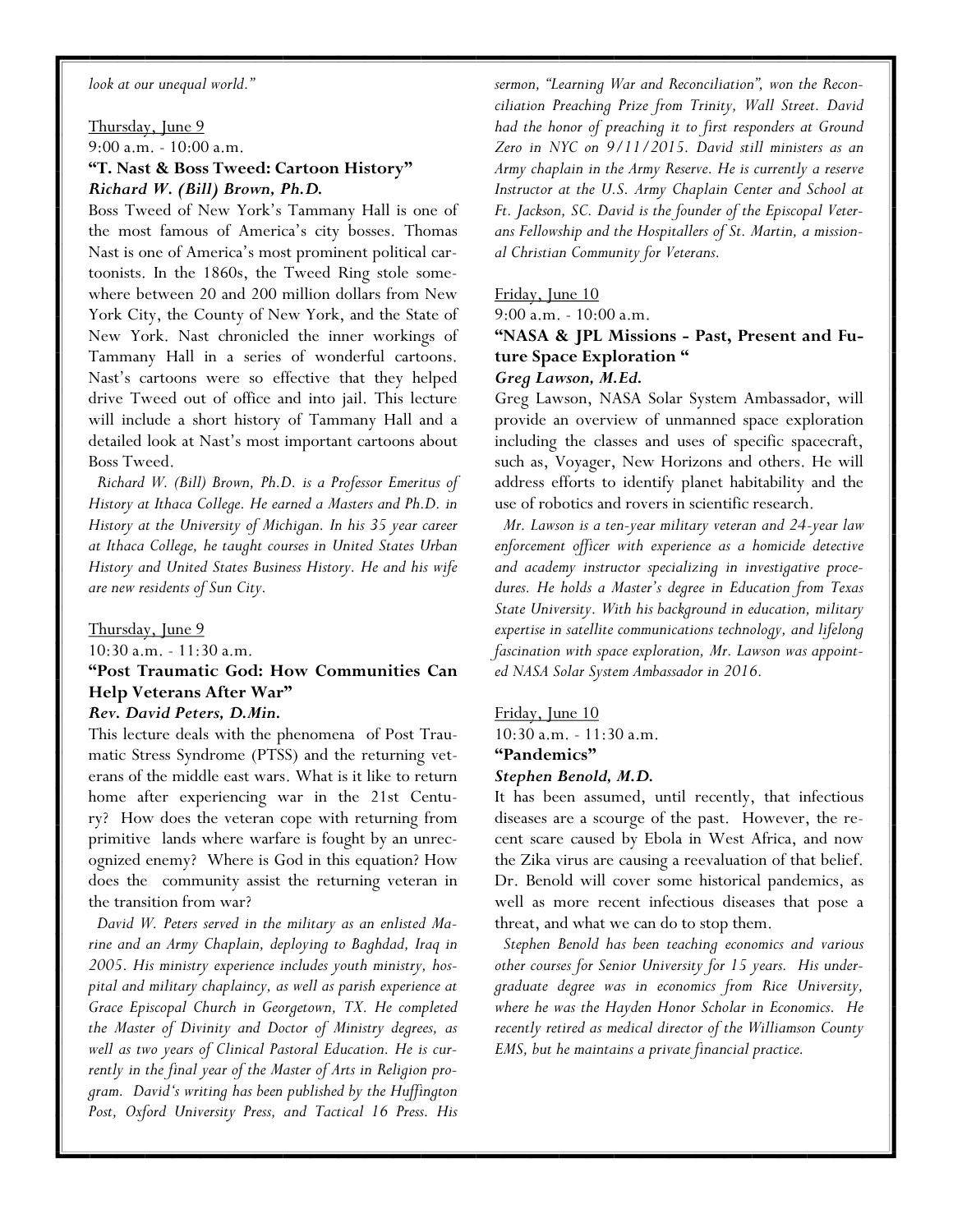

 $P. O. Box 488. Gee$  Georgetown,  $LX$  78627

For more information call 512-819-7680

Or visit www.SeniorUniv.org